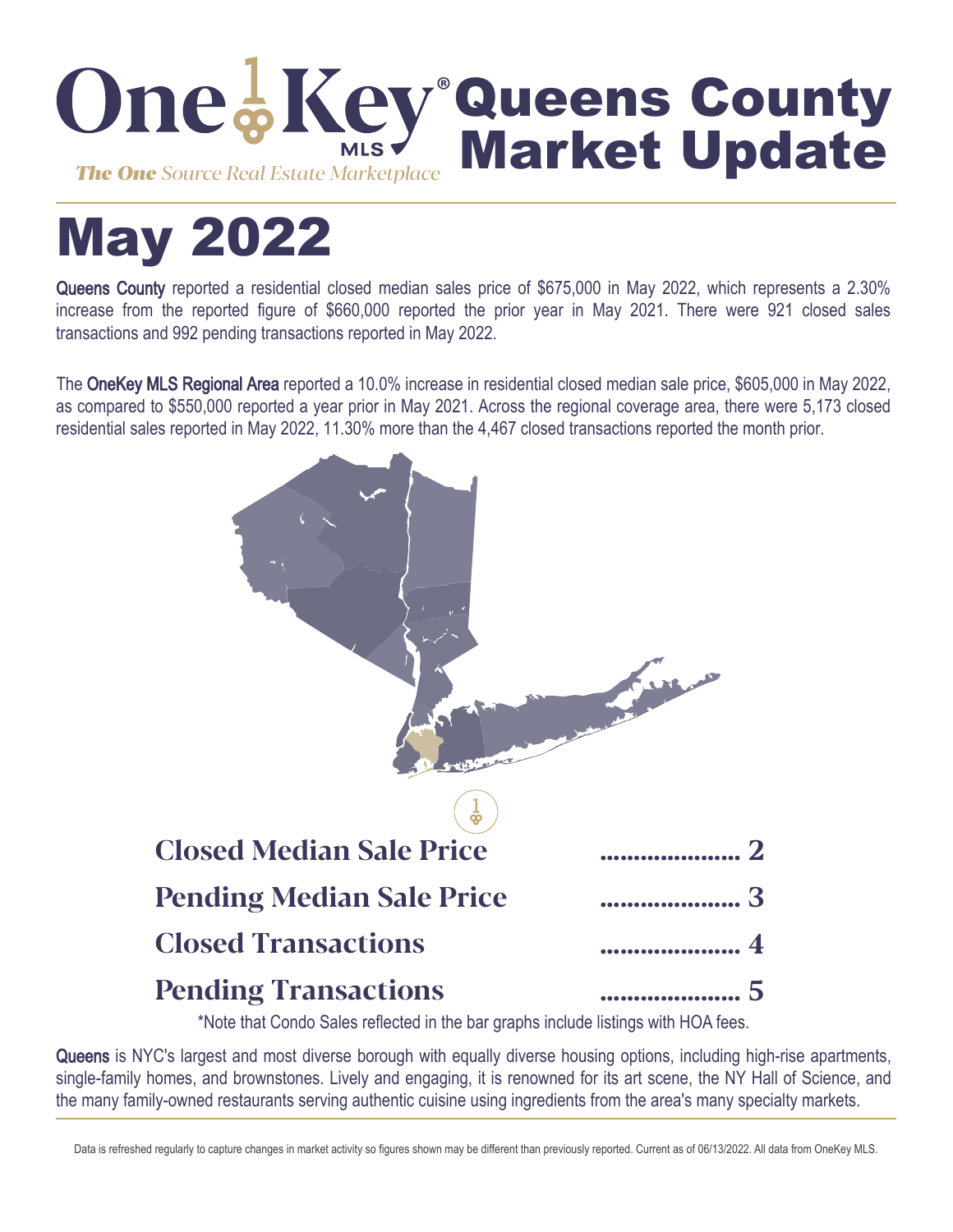

## **Sold Property Median Price for:**

## **Location: Queens (County)**



| Residential, Condo, Co-op Properties |  |  |  |
|--------------------------------------|--|--|--|
|--------------------------------------|--|--|--|

| Month           | Current<br>Year | Prior<br>Year | %<br>Change |
|-----------------|-----------------|---------------|-------------|
| May-2022        | \$675,000       | \$660,000     | 2.3         |
| Apr-2022        | \$650,000       | \$652,500     | $-0.4$      |
| Mar-2022        | \$699,000       | \$631,500     | 10.7        |
| Feb-2022        | \$680,000       | \$635,000     | 7.1         |
| Jan-2022        | \$690,000       | \$652,000     | 5.8         |
| Dec-2021        | \$685,000       | \$650,000     | 5.4         |
| <b>Nov-2021</b> | \$688,000       | \$650,000     | 5.8         |
| Oct-2021        | \$690,000       | \$650,000     | 6.2         |
| Sep-2021        | \$700,000       | \$629,000     | 11.3        |
| Aug-2021        | \$655,000       | \$621,063     | 5.5         |
| <b>Jul-2021</b> | \$649,000       | \$540,000     | 20.2        |
| Jun-2021        | \$650,000       | \$550,000     | 18.2        |

**Sold Property Median Price for:** Location: Queens (County) (Last 24 Months - Residential, Condo, Co-op Properties)



Note: Information displayed in the data table is compiled by OneKey® MLS and represents a combined total of Residential, Condo, Co-op Properties sales for the selected time frame. Only available<br>data will be displayed. Pl

06/13/2022 09:46 AM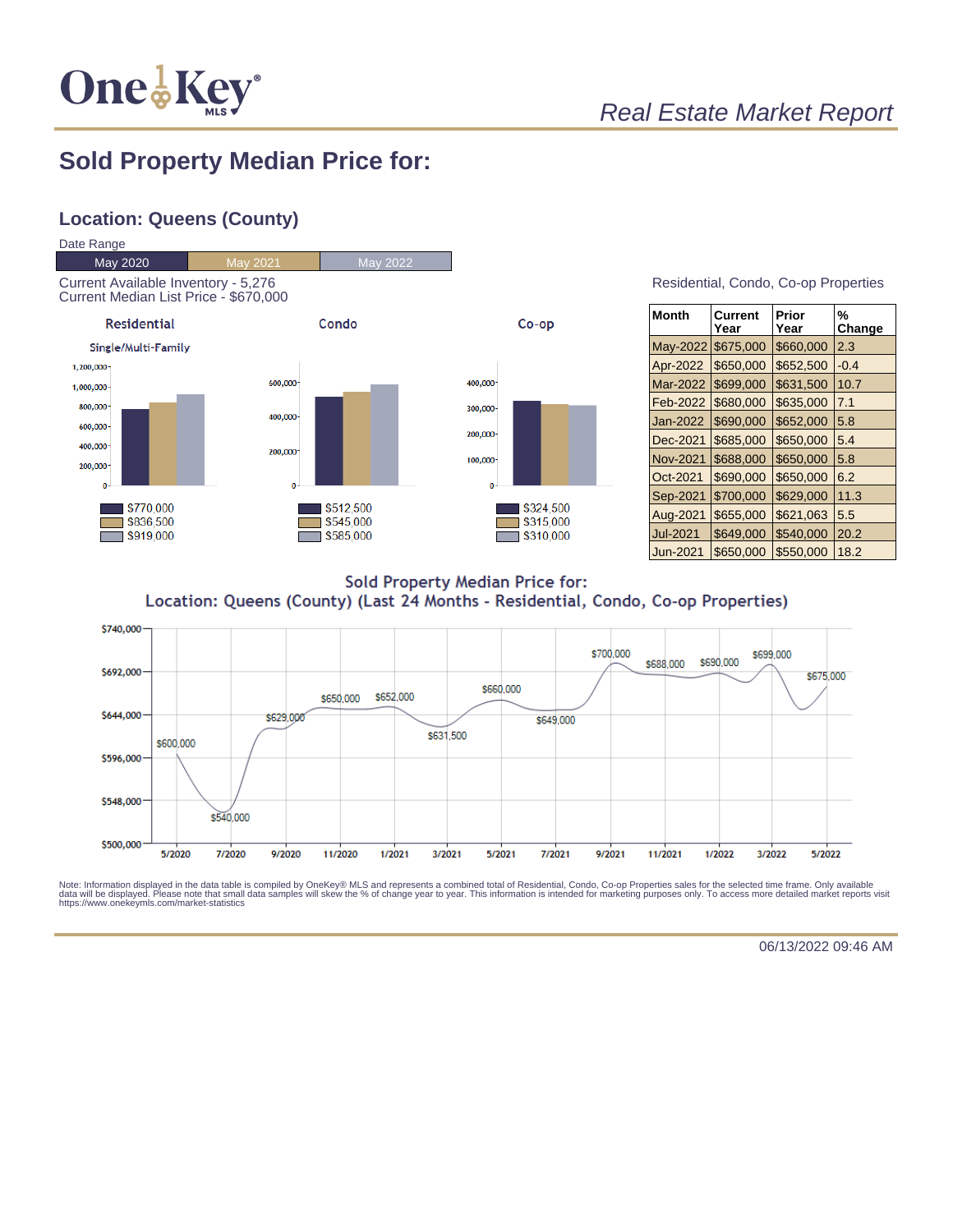

# **Pending Sales Median Price for:**

## **Location: Queens (County)**



| Residential, Condo, Co-op Properties |  |  |
|--------------------------------------|--|--|
|                                      |  |  |

| <b>Month</b> | Current<br>Year | Prior<br>Year | %<br>Change |
|--------------|-----------------|---------------|-------------|
| May-2022     | \$671,000       | \$680,000     | $-1.3$      |
| Apr-2022     | \$680,000       | \$660,000     | 3.0         |
| Mar-2022     | \$662,500       | \$660,000     | 0.4         |
| Feb-2022     | \$680,000       | \$635,000     | 7.1         |
| Jan-2022     | \$681,500       | \$635,000     | 7.3         |
| Dec-2021     | \$660,000       | \$649,000     | 1.7         |
| Nov-2021     | \$689,500       | \$650,000     | 6.1         |
| Oct-2021     | \$680,000       | \$640,000     | 6.3         |
| Sep-2021     | \$680,000       | \$635,000     | 7.1         |
| Aug-2021     | \$666,500       | \$655,000     | 1.8         |
| Jul-2021     | \$710,000       | \$630,000     | 12.7        |
| Jun-2021     | \$680.000       | \$615,000     | 10.6        |

Pending Sales Median Price for: Location: Queens (County) (Last 24 Months - Residential, Condo, Co-op Properties)



Note: Information displayed in the data table is compiled by OneKey® MLS and represents a combined total of Residential, Condo, Co-op Properties sales for the selected time frame. Only available<br>data will be displayed. Pl

06/13/2022 09:47 AM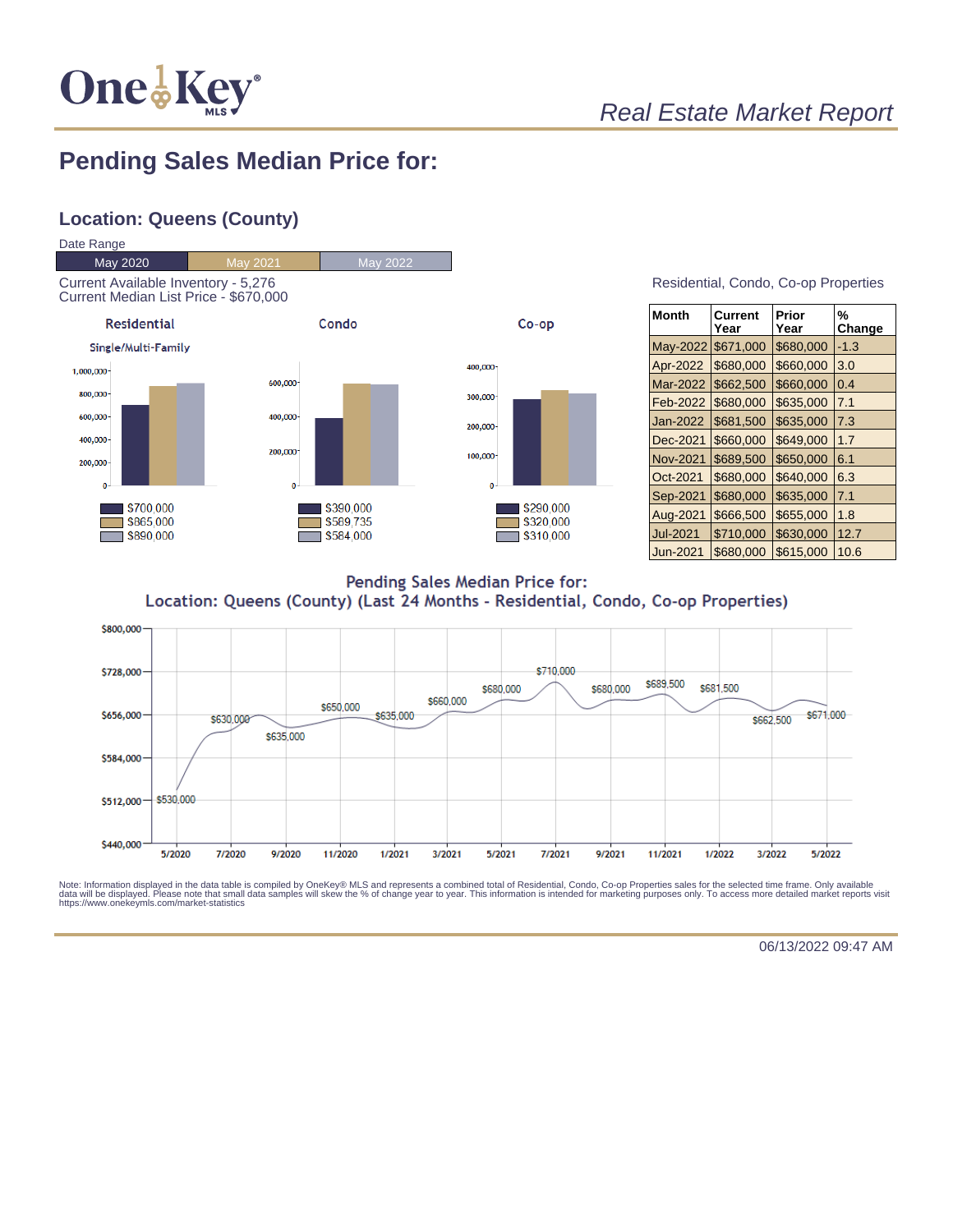

# **Sold Property Counts for:**

## **Location: Queens (County)**



| Residential, Condo, Co-op Properties |  |  |
|--------------------------------------|--|--|
|                                      |  |  |

| <b>Month</b>    | <b>Current</b><br>Year | Prior<br>Year | %<br>Change |
|-----------------|------------------------|---------------|-------------|
| May-2022        | 921                    | 821           | 12.2        |
| Apr-2022        | 863                    | 806           | 7.1         |
| Mar-2022        | 974                    | 920           | 5.9         |
| Feb-2022        | 877                    | 744           | 17.9        |
| Jan-2022        | 950                    | 742           | 28.0        |
| Dec-2021        | 1,027                  | 933           | 10.1        |
| <b>Nov-2021</b> | 915                    | 648           | 41.2        |
| Oct-2021        | 1.027                  | 694           | 48.0        |
| Sep-2021        | 923                    | 517           | 78.5        |
| Aug-2021        | 1.095                  | 436           | 151.1       |
| <b>Jul-2021</b> | 1,013                  | 469           | 116.0       |
| Jun-2021        | 981                    | 444           | 120.9       |

**Sold Property Counts for:** Location: Queens (County) (Last 24 Months - Residential, Condo, Co-op Properties)



Note: Information displayed in the data table is compiled by OneKey® MLS and represents a combined total of Residential, Condo, Co-op Properties sales for the selected time frame. Only available<br>data will be displayed. Pl

06/13/2022 09:45 AM